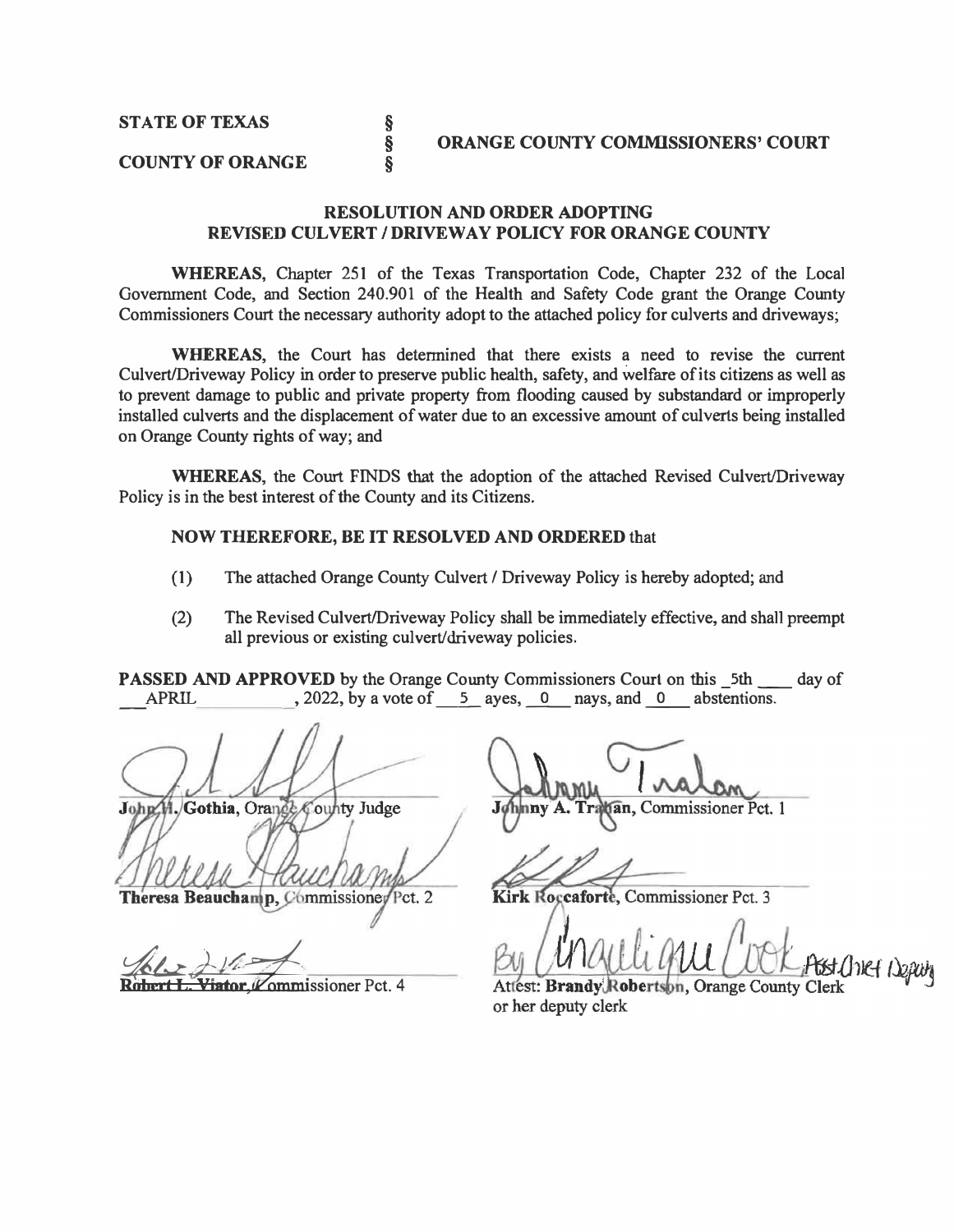### **ORANGE COUNTY CULVERT / DRIVEWAY POLICY**

*(As Revised and Adopted April 5, 2022)*

#### **I. AUTHORITY**

1.01 This Policy is adopted by the Orange County Commissioners Court pursuant to Chapter 251, Texas Transportation Code; Chapter 254, Texas Transportation Code; and Section 121.003 of the Texas Health & Safety Code.

#### **II. JURISDICTION AND COVERED AREAS**

- 2.01 This Policy applies to all County owned/maintained roads and rights of way, and only to such rights of way.
- 2.02 Orange County does not install culverts on any private, City, or State owned/maintained roads, highways, or Farm to Market road rights of way.
- 2.03 The area covered will be limited to the portion of Orange County's right of way between the roadway edges to private property (the ditch) and cannot include any portion of private property beyond the County's right of way.

#### **III. DELEGATION OF AUTHORITY TO ORANGE COUNTY ENGINEER**

3.01 The Orange County Commissioners Court delegates the authority for interpretation, implementation, and enforcement of this Policy to the Orange County Road and Bridge Department, by and through the Orange County Engineer.

#### **IV. PERMIT INSTALLATION REQUIRED**

- 4.01 Any Property Owner within the Jurisdiction of this Policy who desires to have installed one or more culverts within a County right of way shall apply for a permit through Orange County Road and Bridge Department (hereinafter Road and Bridge).
- 4.02 The Permit Application must be reviewed and approved by Road and Bridge before any culverts may be installed.
- 4.03 Each Permit Application will be reviewed for approval on a case-by-case basis.

#### **V. PENALTY FOR FAILURE TO OBTAIN PERMIT OR NON-COUNTY INSTALLATION**

5.01 Any Property Owner found to have, after the effective date of this Policy, installed or had installed a culvert or driveway within or across a County owned/maintained right of way without a permit as provided herein shall pay a Post Installation Permit Fee as set forth on the attached Fee Schedule.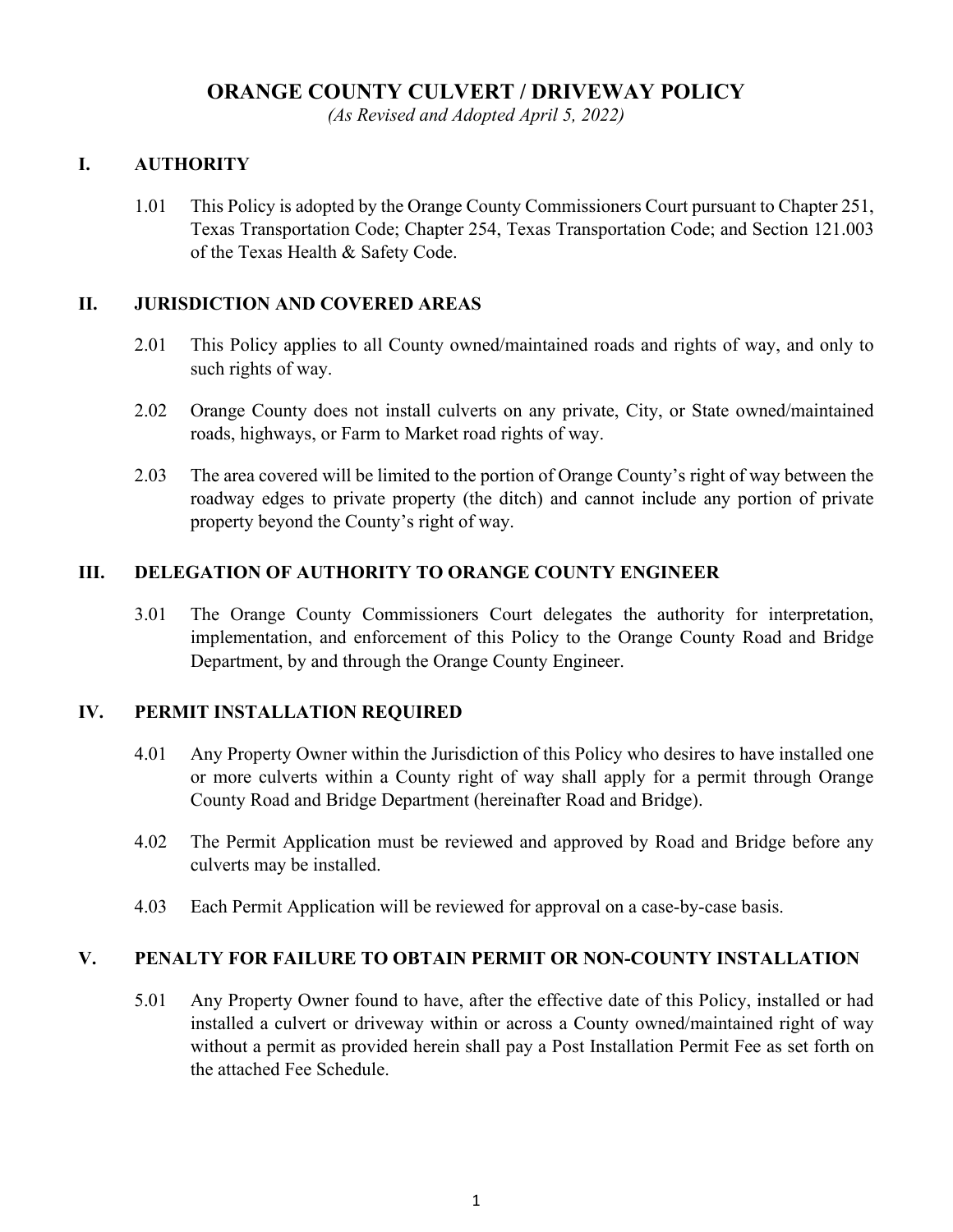- 5.02 Such Property Owner shall further adhere to all directions or instructions from Road and Bridge to ensure that the culvert does not hinder drainage and is otherwise in compliance with the required minimum standards.
- 5.03 Failure to pay the required fee and/or adhere to Road and Bridge instructions and specifications may result in the removal of offending culverts at the Property Owner's expense.

#### **VI. INSTALLATION**

- 6.01 All culverts within or across an Orange County right of way shall be installed by Road and Bridge; no Property Owner may install culverts himself or have culverts installed by a third party. (*See attached Fee Schedule*.) In addition to any other penalties or fees provided herein, installation of a culvert in violation of this provision may result in the removal or replacement of the culvert, as deemed necessary by the Orange County Engineer or his assigned Representative, at the Property Owner's expense.
- 6.02 Upon completion of a permit application and payment of the Application Fee, the County Engineer or his assigned Representative will determine the proper size culvert for the project. All culverts shall be a minimum of 15" for residential/driveway and 18" for commercial driveways; provided, however, that larger culverts may be needed depending on the natural flow of water at the location in question. The final determination as to culvert size shall be made by the County Engineer or assigned Representative, in his sole discretion.
- 6.03 Orange County recommends that reinforced concrete or quarter-inch (1/4"+) steel culverts be used for all driveways.
	- a. If the Property Owner, despite the above recommendation, chooses to use plastic culverts, said Owner will be required to sign a waiver affirming that he or she shall be solely responsible for correcting any issues that may occur from the use of such culverts.
	- b. Further, in the event that such culvert is damaged or is later found to be obstructing the normal flow of water, Orange County reserves the right to remove said culverts. (Fees may be associated with the removal and/or resetting of said culverts).
	- c. For commercial driveways, the use of reinforced concrete or steel is a requirement, not a recommendation.
- 6.04 The Property Owner is solely responsible for furnishing all culverts and materials required by Road and Bridge to be installed, including both purchase and delivery. Orange County will not purchase, pick up, or deliver any culverts or materials.
- 6.05 For all culvert installation, the type of bedding and cover material used will be within the sole discretion of Orange County.
	- a. In the event that a Property Owner desires a material that is not normally used by Orange County (such as stabilized sand, 60/40, etc.), the Property Owner shall obtain pre-approval from Road and Bridge prior to the commencement of the installation.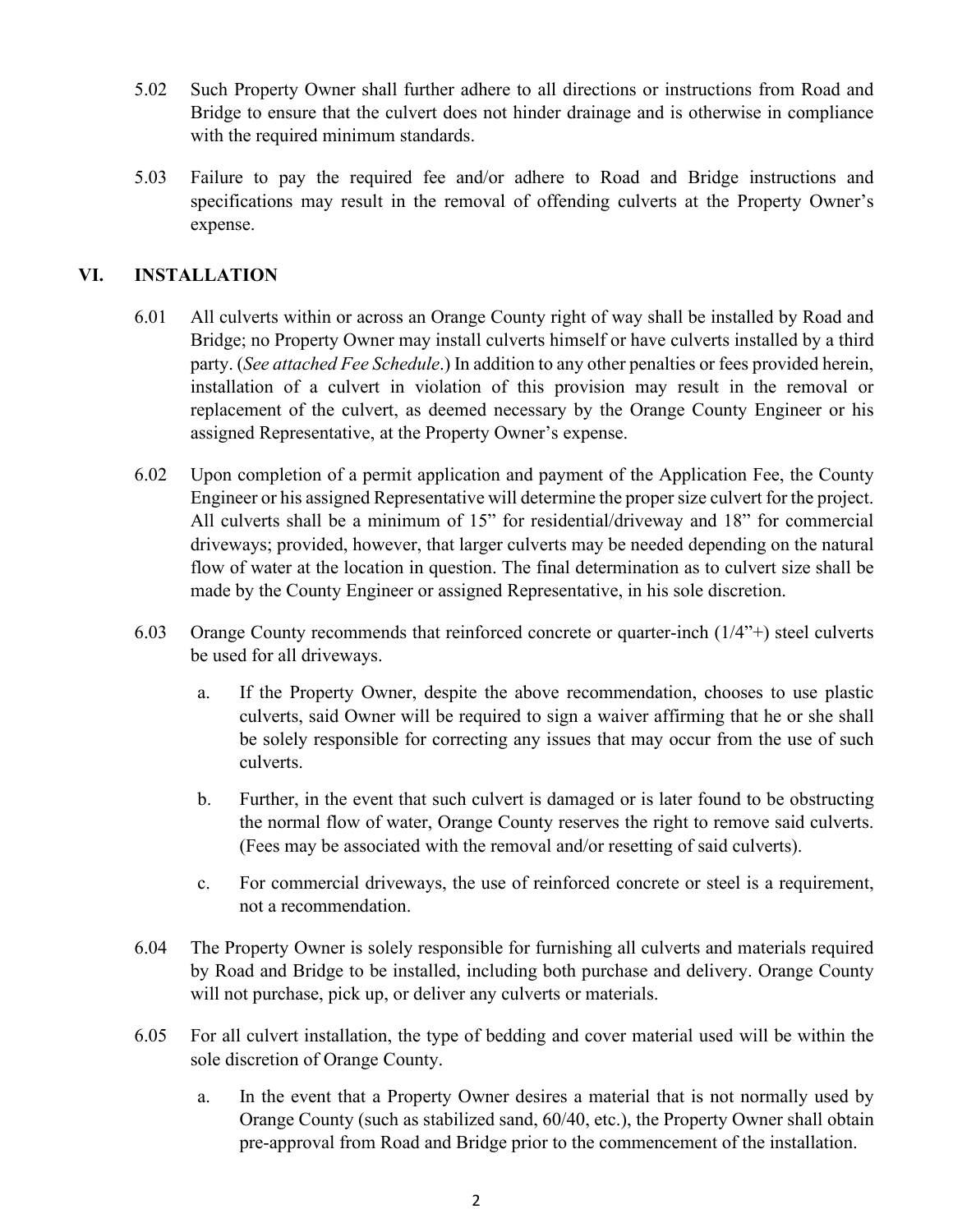- b. In such event, the Property Owner is responsible for the purchase and delivery of the materials to the job site. Delays in delivery shall not interfere with Road and Bridge's work schedule.
- c. If the Property Owner chooses to use concrete, asphalt, or other similar material to cover driveway culverts, he or she shall take the necessary steps to have expansion joints at a minimum of three feet (3') from centerline of culverts on each side, in the event that removal of the culvert is ever necessary.
- 6.06 All required fees must be paid in full prior to any work commencing. Further, any special conditions concerning culverts being installed shall be pre-arranged and approved before any work commences.
- 6.07 Culvert installation may require proof of property ownership, and shall provide certain standard access lengths, depending on the property type.
	- a. **Residential:** Residential access shall be a minimum of 20.00 ft. in width.
		- i. Residential Property owners with 100.00 ft. or less of frontage may install culverts up to a maximum of 25.00 ft. of their frontage.
		- ii. Property owners with frontage over 100.00 ft. may install up to a maximum of 25% of their frontage.
	- b. **Commercial:** Commercial access shall be a minimum of 20.00 ft. in width.
		- i. Commercial Property owners with 100.00 ft. or less of frontage may install culvert(s) up to a maximum of 40.00 ft. of their frontage.
		- ii. Commercial Property owners with frontage over 100.00 ft. may install up to maximum of 40% of their frontage.
- 6.08 It is the responsibility of the Property Owner to clearly mark where the new culvert is to be installed, subject to Road and Bridge approval, prior to installation. Such markers should be durable and readily visible.
- 6.09 It is the responsibility of the Property Owner to notify Road and Bridge when the culverts and all required materials have been delivered to the project site.
- 6.10 **Cleanouts**. Culvert installation greater than 50.00 ft. in length will require grate inlets; the maximum distance between cleanouts shall not exceed 50.00 ft. center to center. Grate inlets within a driveway shall be a concrete catch basin with a square grate. All inlets shall be purchased by owner and installed by Orange County.
- 6.11 **Watershed**. The installation of culverts shall not for any reason cause the watershed to drain onto a County road or down the edge of such road. Necessary steps shall be taken to avoid excess water draining to the roadway.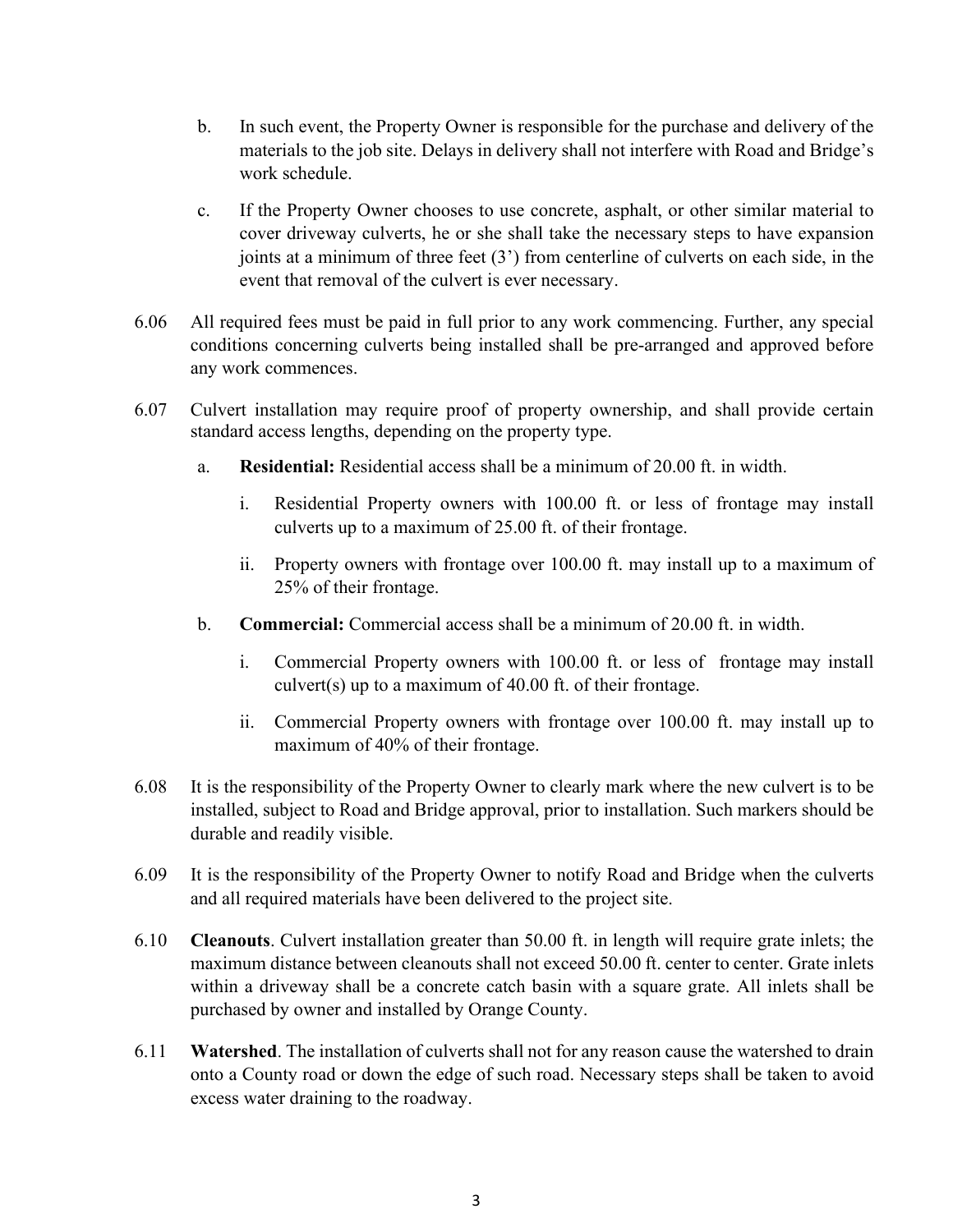#### **VII. PROPERTY OWNER'S RESPONSIBILITIES**

- 7.01 Following culvert installation, the Property Owner assumes all responsibility for keeping the inside and ends of said culvert free of any obstructions.
- 7.02 Where a culvert within any County owned right of way is found to be obstructing the normal flow of water and causing damage to or flooding of the roadway or other property, and the Property Owner is unwilling or unable to correct the problem, Orange County reserves the right to take any action it deems necessary to address drainage or similar concerns, including the removal of the culvert.

#### **VIII. REMOVAL, MODIFICATION, AND/OR REPLACEMENT**

- 8.01 Fees may be associated with the removal, modification, and/or resetting of culverts.
- 8.02 **Removal**. Removal by Road and Bridge of any culvert on an Orange County right of way for any reason shall subject the Property Owner to the cost of removal.
	- a. Removed culverts will be placed on the Owner's property.
	- b. In the event that there is insufficient space to place the culvert on the Owner's property, Road and Bridge reserves the right to transport the culvert to the Precinct Barn location for that area. It shall thereafter be the responsibility of the Property Owner to coordinate retrieval of the culvert with the appropriate Precinct Foreman.
- 8.03 **Modification**. Any modification, alteration, or removal of existing culverts installed prior to the adoption of these regulations, shall subject said culvert(s) to the regulations herein.
- 8.04 **Replacement**. If Orange County determines that a culvert installed on its right of way needs to be replaced and Orange County furnishes the replacement culvert, the removed culvert becomes property of Orange County.
- 8.05 **Replacement of Driveway Material**. Orange County reserves the right to replace the portion of driveway surface removed with any material Orange County deems suitable.
- 8.06 **Necessity & Assessment**. Orange County reserves the right to remove and/or replace any culvert in or across an Orange County right of way that is found to be hindering drainage, causing damage to other property, and/or otherwise not in compliance with the required minimum standards.
	- a. If the County Engineer determines that it is necessary to remove a driveway or culvert that serves as the only access to a lot or tract of property and removal would cause a hardship to the Property Owner, Orange County reserves the right to remove and replace said culvert at the Owner's expense. The owner will be liable for the cost of the new culverts and materials, as well as removal and installation costs.
	- b. If the County Engineer determines that it is necessary to remove a driveway or culvert in any other instance, Orange County reserves the right to remove, without replacing, said culvert at the Owner's expense.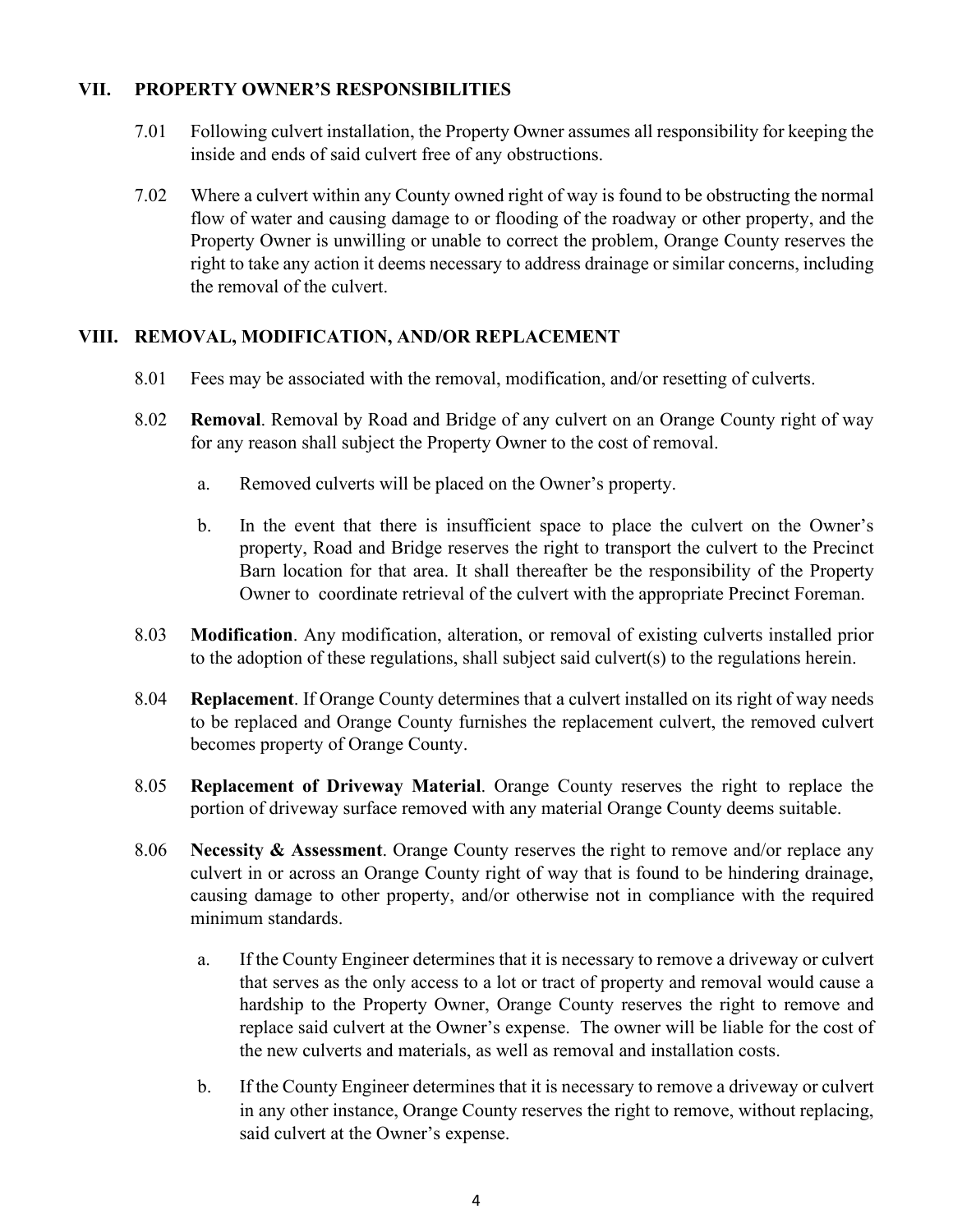#### **IX. MISCELLANEOUS**

- 9.01 **Variance**. Any variance from this Policy or the regulations herein shall be reviewed by the Orange County Engineer and may be granted at his or her sole discretion. (For example, if a variance to the regulations herein would improve drainage or safety issues, impede damage to public or private property, a variance may be granted).
	- a. A fee for a variance review must be paid before any investigation into the feasibility of variance.
	- b. In the event that the granting of a variance results in substantially increased costs to Orange County, the Property Owner may be required to pay additional costs over and above the standard Culvert Installation Fee, as set forth in the Fee Schedule. In such event, additional costs will be agreed upon between the County and the Property Owner prior to the commencement of work.
- 9.02 **New or Re-Platted Subdivisions**. In the event that a Property Owner intends to divide a tract of real property into two or more parts, the Property Owner may, prior to the County's acceptance of any roads within the subdivision, apply for permits and have culverts installed by Road and Bridge under this Policy. Any subdividing Property Owner who chooses to install or have installed culverts in a proposed subdivision outside of the requirements of this Policy is advised that such installation may result in (a) delays in the approval of the proposed subdivision and/or the County's acceptance of any roads therein, pending verification of the adequacy and appropriate installation of all culverts there, as well as (b) the incurring of additional costs and expenses to correct any deficiencies with regard to the installed culverts prior to County approval.
- 9.03 **Conflict**. To the extent that any provision of this Policy directly conflicts with any other County regulations, it shall be within the sole discretion of the Orange County Engineer as to which policy shall be given preemptive status, with the best interest of the County in mind.
- 9.04 **Intent**. The express intent of this Policy is that Orange County will not incur ongoing maintenance costs after generally providing labor for initial culvert installation in the unincorporated areas of the County.
- 9.05 **INDEMNIFICATION**. THE PROPERTY OWNER / APPLICANT OR ANY REPRESENTATIVE OF APPLICANT/OWNER SHALL HOLD HARMLESS ORANGE COUNTY, AND ITS DULY APPOINTED AGENTS AND EMPLOYEES, AGAINST ANY ACTION, INCLUDING BUT NOT LIMITED TO PERSONAL INJURY OR PROPERTY DAMAGE SUSTAINED BY REASON OF THE EXERCISE OF THE PERMIT OR THE REGULATIONS HEREIN.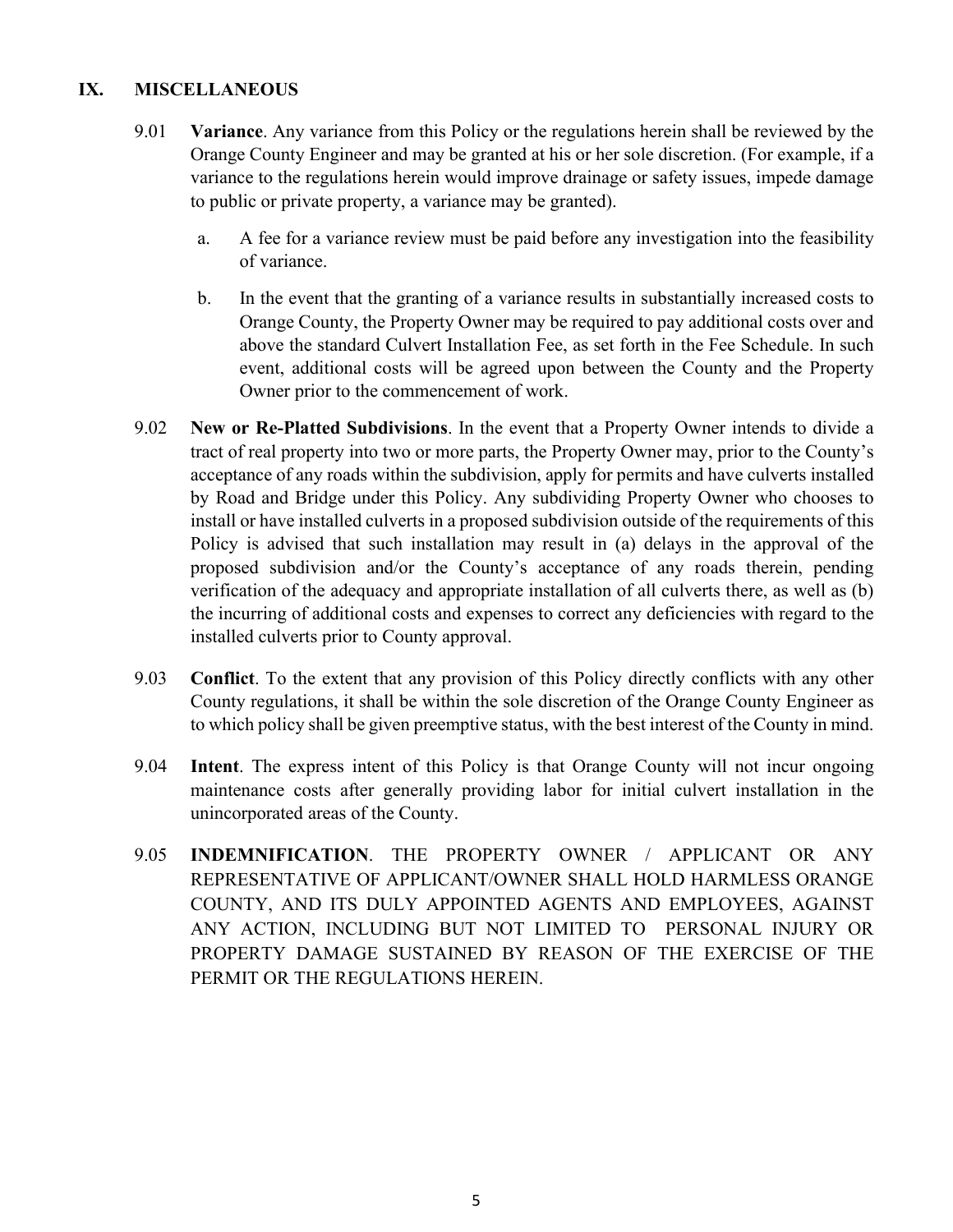# **FEE SCHEDULE**

# PERMIT FEE TO INSTALL CULVERT ON COUNTY RIGHT-OF-WAY

# **FEES FOR ORANGE COUNTY TO INSTALL CULVERT(S) ON COUNTY RIGHT-OF-WAY**

# **DRIVEWAY CULVERTS**

| (Includes one 8 yd. load of base, additional base $(2, $30.00$ per yd.)                                                                                                                                                   |  |
|---------------------------------------------------------------------------------------------------------------------------------------------------------------------------------------------------------------------------|--|
| (Placed on owner's property where feasible)                                                                                                                                                                               |  |
| CULVERT EXTENSION (during initial trip, over 20 ft.):  \$ 30.00/ft.<br>(Includes base material at same rate as initial 20 ft., additional base 30 ft. per yd.)                                                            |  |
| CULVERT INSTALLATION (after initial installation): \$ 30.00/ft.<br>(Includes base material at same rate as initial 20 ft., requesting party may purchase<br>additional base material from County $(a)$ \$ 30.00 per yard) |  |

**NON-DRIVEWAY CULVERTS** (piping in ditch, includes cover dirt)

CULVERT INSTALLATION: ...................................................................... \$ 25.00/ft.

\*AFTER INITIAL CULVERT INSTALLATION, A \$100.00 FEE WILL BE ASSESSED PER TRIP FOR ANY FUTURE REQUESTS.

> Adopted: June 20, 2005 Revised: June 1, 2015 Revised: April 5, 2022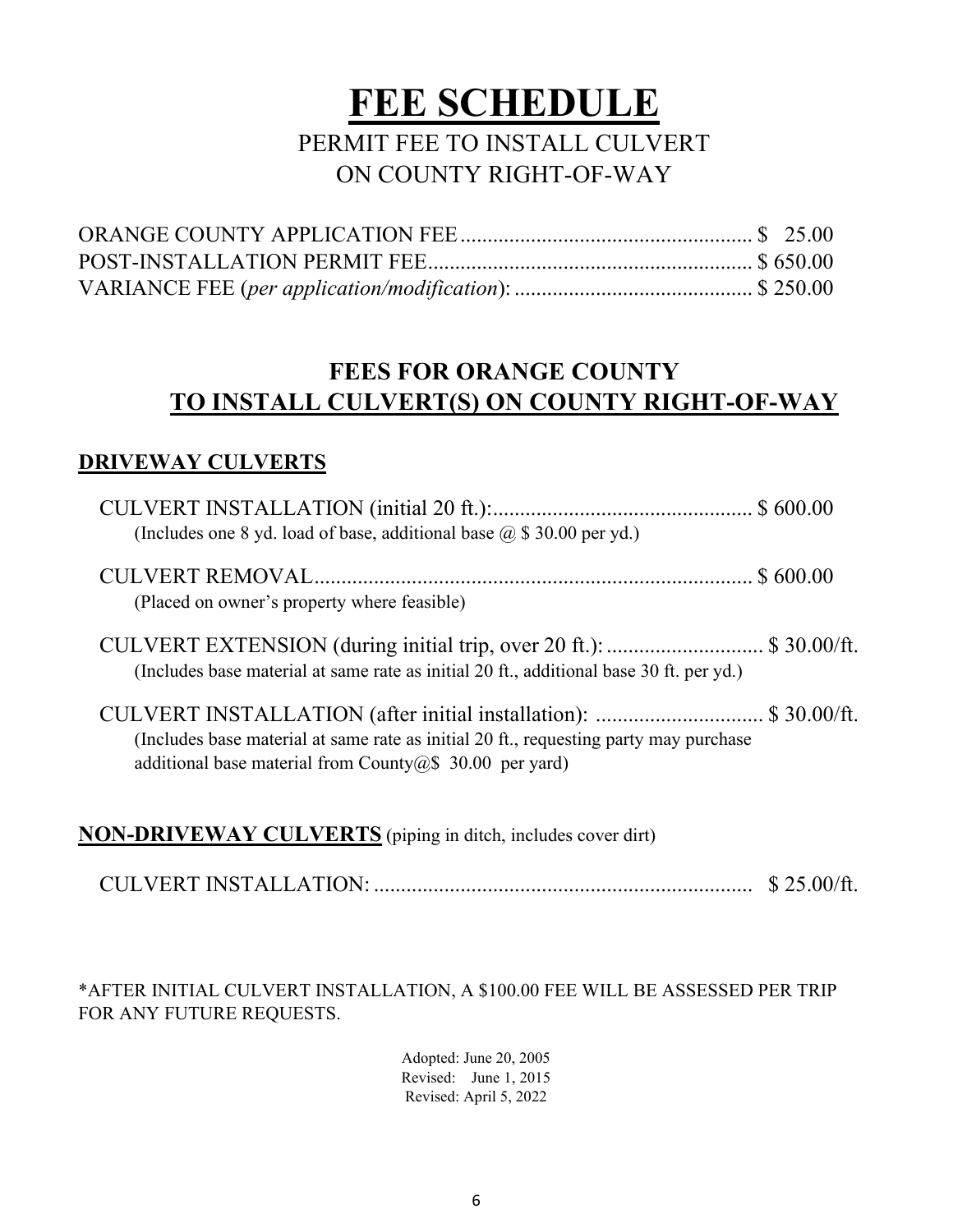### **ORANGE COUNTY WAIVER TO INSTALL PLASTIC CORRUGATED HDPE PIPE CULVERTS ON COUNTY RIGHT OF WAY**

| Property Owner's Name:   |  |
|--------------------------|--|
| <b>Property Address:</b> |  |
| Phone Number:            |  |

Orange County recommends that concrete pipe be used for driveways, because plastic pipe is subject to damage whenever vehicles or equipment is driven over it. If, despite the County's recommendation, you have chosen to use plastic pipe, the County will set the plastic corrugated HDPE pipe to grade and cover with dirt. You are hereby advised, however, that however if the pipe floats or is damaged at any point after it is set, it is YOUR SOLE RESPONSIBILITY to contact the County to correct the problem, and that ADDITIONAL FEES MAY APPLY for such corrective action.

Your signature below indicates you UNDERSTAND the above regarding the use of plastic pipe and have chosen to ACCEPT the consequences of said use.

Signature of Property Owner Date

 $\overline{\phantom{a}}$  , and the contribution of the contribution of  $\overline{\phantom{a}}$  , and the contribution of  $\overline{\phantom{a}}$ Orange County Road and Bridge Date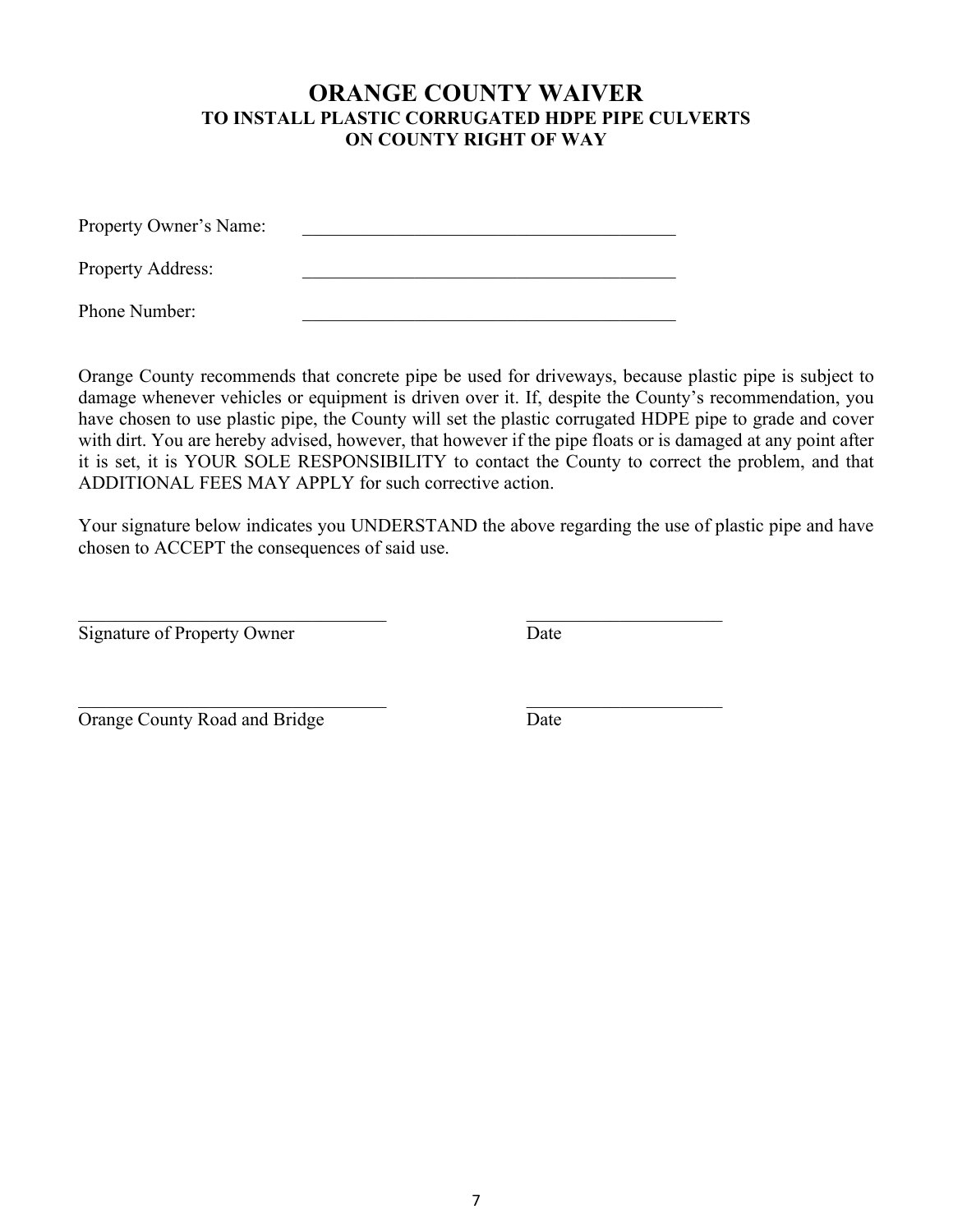# **ORANGE COUNTY APPLICATION TO INSTALL CULVERTS ON COUNTY RIGHT OF WAY**

#### **PROPERTY OWNER IS RESPONSIBLE FOR ANY DRIVEWAY DAMAGE DUE TO HIS OR HER OWN NEGLIGENCE**

By signature below, you affirm that you have read, understand, and agree to accept, be bound by, and comply with all terms and conditions set out in the Orange County Culvert Policy for Installation of Culverts within Orange County right of way, *including but not limited to the County's INDEMNIFICATION requirement*.

(Length Limits: Residential = minimum 20.00 ft. access, maximum 25.00 ft. or 25% of property frontage, Commercial = minimum 20.00 ft. access, maximum 40.00 ft. or 40% of property frontage.)

(Orange County does not sell or furnish culverts; requesting party is responsible for providing culverts).

|                                      |                                                    | Circle one: Driveway Application Driveway Extension Application Variance Application |                      |                                                                                                                                                                                                                                   |
|--------------------------------------|----------------------------------------------------|--------------------------------------------------------------------------------------|----------------------|-----------------------------------------------------------------------------------------------------------------------------------------------------------------------------------------------------------------------------------|
| Name:                                |                                                    | <u> 1989 - Johann Barbara, martxa alemaniar amerikan basar da a</u>                  |                      |                                                                                                                                                                                                                                   |
| <b>Address:</b>                      |                                                    |                                                                                      |                      |                                                                                                                                                                                                                                   |
|                                      |                                                    |                                                                                      |                      |                                                                                                                                                                                                                                   |
| <b>Phone:</b>                        |                                                    |                                                                                      |                      |                                                                                                                                                                                                                                   |
|                                      |                                                    |                                                                                      |                      |                                                                                                                                                                                                                                   |
|                                      |                                                    | equipment availability. All fees must be paid in full prior to work beginning.       |                      | Typically, new driveways will be installed within 10 working days of final approval. Unusual weather conditions and<br>prior project commitments may cause additional delays. Driveway repairs and add-ons will be scheduled upon |
|                                      |                                                    | ** DEPARTMENT USE ONLY**                                                             |                      |                                                                                                                                                                                                                                   |
|                                      |                                                    | <b>APPLICATION FEE</b> (one-time fee per location/project):                          |                      | $$25.00$ $$$                                                                                                                                                                                                                      |
| <b>POST INSTALLATION PERMIT FEE:</b> |                                                    |                                                                                      | $$650.00$ (max.) $$$ |                                                                                                                                                                                                                                   |
|                                      |                                                    | <b>VARIANCE APPLICATION FEE (Non-Refundable):</b>                                    | \$250.00             | $\sim$                                                                                                                                                                                                                            |
|                                      |                                                    | Date Paid Cash Cash Check#                                                           |                      |                                                                                                                                                                                                                                   |
|                                      |                                                    |                                                                                      |                      |                                                                                                                                                                                                                                   |
|                                      | There is a \$25.00 charge for all returned Checks. |                                                                                      |                      |                                                                                                                                                                                                                                   |
| <b>Driveway Culvert Size:</b>        |                                                    |                                                                                      |                      | <b>Inches</b>                                                                                                                                                                                                                     |
| <b>Driveway Culvert:</b>             |                                                    |                                                                                      | Footage              |                                                                                                                                                                                                                                   |
|                                      |                                                    |                                                                                      |                      | <b>Date Installed</b>                                                                                                                                                                                                             |